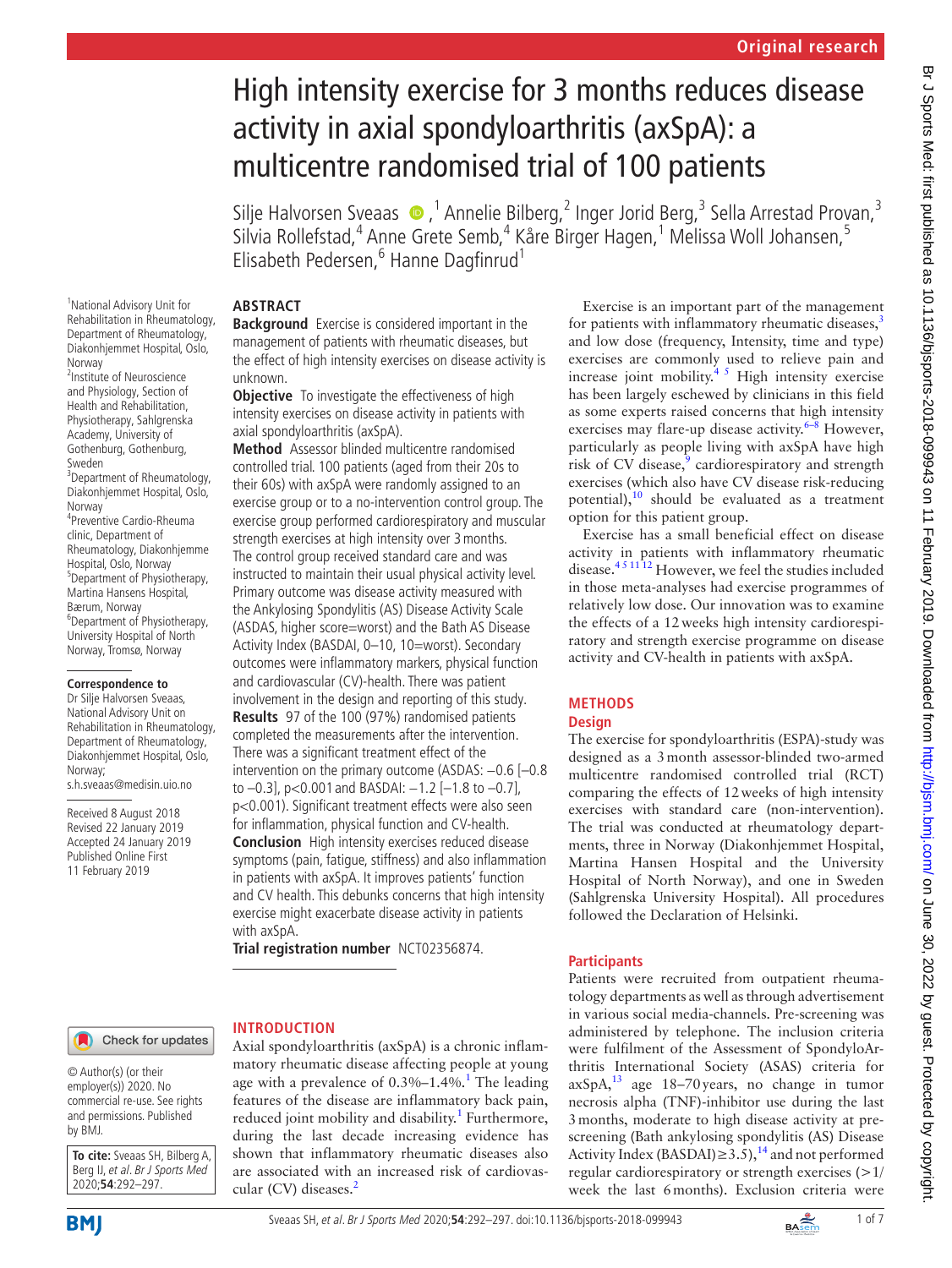established or symptoms of CV disease (online [supplementary](https://dx.doi.org/10.1136/bjsports-2018-099943)  [file 1\)](https://dx.doi.org/10.1136/bjsports-2018-099943), other comorbidity involving reduced exercise capacity, inability to participate in supervised sessions and pregnancy.

### **Exercise intervention**

The exercise programme (online [supplementary file 2](https://dx.doi.org/10.1136/bjsports-2018-099943)) followed the American College of Sports Medicine recommendations for cardiorespiratory and muscular strength exercises $15$  and lasted for 12weeks. Two times per week the sessions were supervised by a physiotherapist and consisted of high intensity cardiorespi-ratory<sup>[16](#page-6-9)</sup> and strength exercises. In addition, the exercise group performed an individual cardiorespiratory exercise session once a week. In total, the intervention group had three training sessions per week. The supervised sessions took place either at the hospital, or at a fitness centre. The physiotherapists were experienced clinicians in rheumatology and were trained in the exercise protocol through participation in workshops. As a general rule, some pain ( $\leq$ 5 on a scale from 0 to 10) was tolerated during the exercises. However, if the pain got worse the day after, the exercises were adapted. The control group received standard care and was asked to maintain their usual physical activity level.

## **Registration of adherence and safety**

Exercise adherence was recorded by the physiotherapist and was also self-reported in an exercise diary, and the highest number of completed sessions was registered. The control group did not record exercise, but were asked about exercise habits during the intervention period retrospectively in a questionnaire.

Safety was considered as absence of disease flare-ups after the intervention period, and was defined in terms of stable or decreased disease activity (Ankylosing Spondylitis Disease Activity Score [ASDAS] and BASDAI), and acute phase reactants (C reactive protein [CRP] and erythrocyte sedimentation rate [ESR]). Further, measures of safety included adverse events reported by the physiotherapists.

# **Outcomes**

Outcomes were assessed at baseline and immediately after the intervention and included questionnaires addressing demography, comorbidities, medical and general health and physical activities, a clinical examination and blood samples. A physiotherapist (SHS) blinded to group allocation conducted the clinical examination at all four study centres and it was performed in the following order; measurement of resting HR and blood samples, followed by flexibility measurements and finally the treadmill test.

# Primary outcome

The primary outcome was disease activity assessed by ASDAS and BASDAI. The ASDAS has been recommended for assessing disease activity in patients with  $axSpA$  since it was launched<sup>1</sup> and the BASDAI has been used for many years in clinical practice and in research, $14$  and therefore both were included as primary outcome measures. The ASDAS is a composite score of CRP and four patient reported variables, all reported on a 11-point numeric rating scale (NRS): (1) neck/back/hip pain, (2) peripheral joint pain, (3) duration of morning stiffness and (4) patient global assessment. Cut-offs are defined as inactive disease  $\leq 1.3$ , low disease activity 1.3–2.1, high disease activity 2.1–3.5 and very high disease activity  $>3.50$ .<sup>[18](#page-6-11)</sup>The BASDAI is a patient reported index of five symptoms (fatigue, neck-back-hip pain, peripheral joint pain, tenderness and degree/length of morning

stiffness).<sup>[14](#page-6-7)</sup> Each question was answered on an 11 point NRS, and a sum score from 0 to 10 (10=worst) was calculated.

### Secondary outcome measures

Physical function was assessed with the Bath AS Functional Index (BASFI), which is a disease specific index of 10 questions answered on an 11 point NRS, and a sum score from 0 to 10  $(10=$ worst) was calculated.<sup>19</sup> Spinal mobility was assessed by the Bath AS Metrology Index (BASMI), including five measurements of spinal mobility.<sup>20</sup> The scores range from 0 to 10, with the mean of the five scores producing a BASMI-score from 0 to 10  $(10=$ worst).

Cardiorespiratory fitness was assessed with a maximal test on a treadmill involving walking uphill until exhaustion according to the modified Balke protocol (online [supplementary file 3\)](https://dx.doi.org/10.1136/bjsports-2018-099943). Based on the workload at the end of the test, peak oxygen uptake  $(VO<sub>2</sub> peak mL/kg/min)$  was estimated.<sup>[21](#page-6-14)</sup> Estimating  $VO<sub>2</sub>peak$ from a maximal test is considered the next most accurate test for cardiorespiratory fitness after direct measurement of  $VO<sub>2</sub>peak.<sup>22</sup>$  $VO<sub>2</sub>peak.<sup>22</sup>$  $VO<sub>2</sub>peak.<sup>22</sup>$ However, it is reported to overestimate. $21$ 

Muscle mass was measured with a whole body dual-energy X-ray absorptiometry (DXA) scan of lean body mass. DXA is recognised as a validated reference method for assessment of lean body weight<sup>[23](#page-6-16)</sup> and was available at two study centres.

Body weight was measured in light clothing to the nearest 0.1kg, body height was self-reported and body mass index (BMI)  $(kg/m<sup>2</sup>)$  was calculated. Waist circumference was measured with a measuring tape at the height of umbilicus in a supine position.

Blood samples were drawn after at least 4hours fasting and analysed for CRP and ESR according to current procedures at the study centres. Resting HR was assessed after at least 5min in supine position.

The ASAS20/40 was used to calculated improvement.<sup>[24](#page-6-17)</sup> ASAS20 is defined as a relative improvement of ≥20%and an absolute improvement of  $\geq$ 1 unit in at least three of the four following domain; patient global assessment, pain, physical function and morning stiffness, and no worsening of ≥20%and ≥1unit in the remaining domains. ASAS40 response is defined as a relative improvement of ≥40%and an absolute improvement of ≥2unit in at least three of the four domains that are defined for ASAS20, and no worsening at all in the fourth domain.<sup>[24](#page-6-17)</sup>

# **Sample size**

The estimation of sample size was based on a pilot study showing a mean treatment effect of 0.7 points in the ASDAS score.<sup>2</sup> Further, in a cross-sectional study, the SD of the ASDAS score was found to be  $1.0<sup>26</sup>$  $1.0<sup>26</sup>$  $1.0<sup>26</sup>$  With 80% power and a 5% significant level, we estimated non-compliance to be 10% and the drop-out rate to be 20%. Based on this, we calculated that 100 patients were needed.

# **Randomisation and blinding**

The randomisation sequence was computer generated by a statistician, and concealed for the assessor. The randomisation was stratified according to the study clusters and a block randomisation with a block size of four was used to ensure adequate number of patients in the exercise group. Allocation was administered after baseline testing by the physiotherapist who supervised the exercises in order to keep the outcome assessor blinded for group allocation. All clinical examinations were performed by an assessor unaware of the group assignment. Blinding of the participants and the physiotherapist supervising the exercise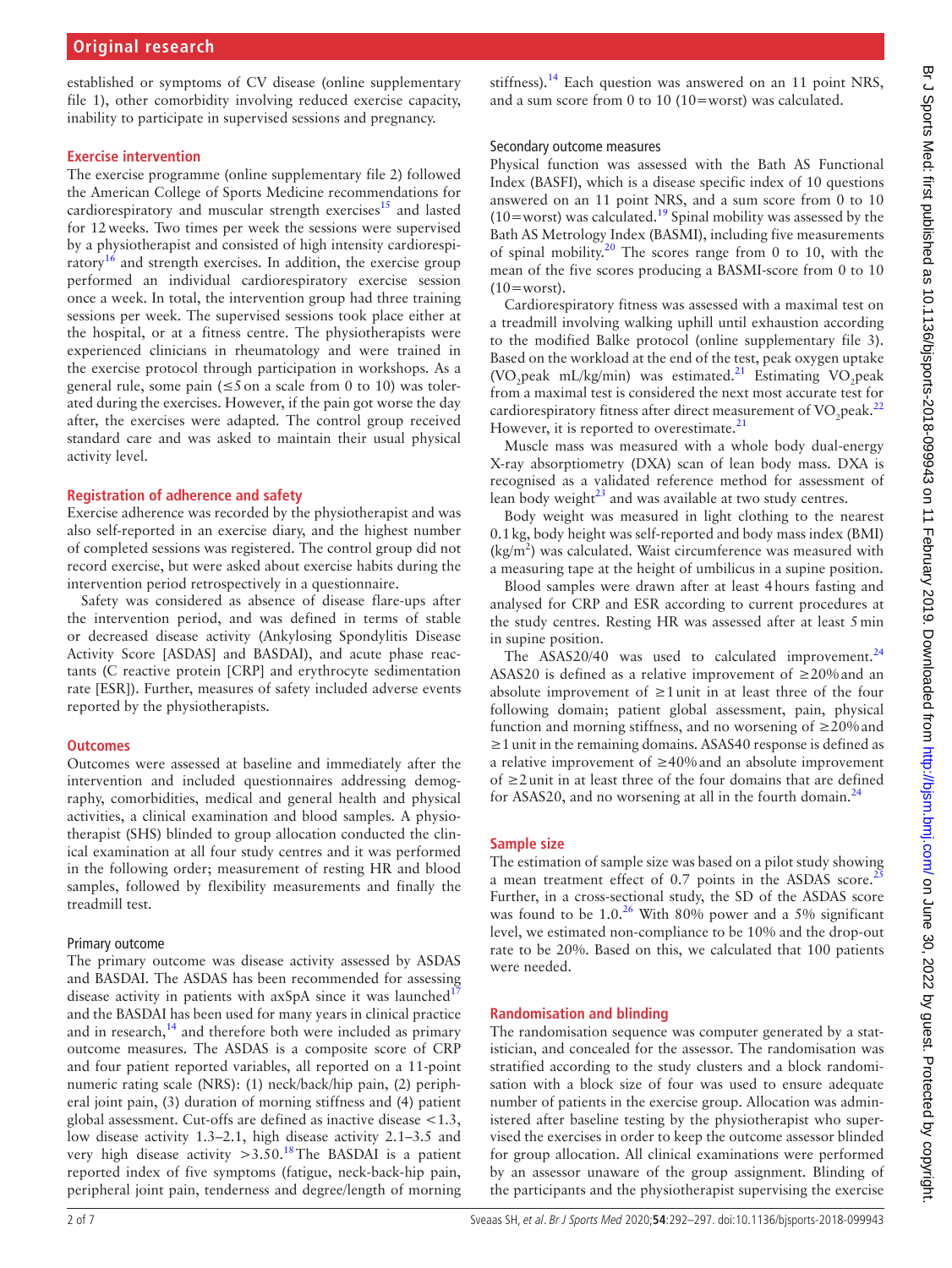sessions was not possible. The main statistical analyses were performed blinded to group allocation.

#### **Patient involvement**

Three patient representatives from the patient panel at DS participated in regular workshops during the accomplishment of this RCT. They were involved in development of research questions, choice of outcome measures, the recruitment process and implementation of the trial. We presented our preliminary results to patients' representative and discussed them before the results were written up.

#### **Statistical analyses**

Baseline characteristics were summarised using mean and SD or frequency and percentages. The main statistical analyses were performed on the intention-to-treat (ITT) population. Analysis of covariance (ANCOVA) on the post-intervention values was used to assess the group differences with p values, mean difference and 95% CI. Baseline values and study centre were included as covariates. Normality assumptions of the ANCOVA models were assessed by pp-plots of the residuals. The residuals for ESR and CRP were not normally distributed, and group differences in change from baseline were analysed with the Mann-Whitney U test.

For continuous variables, the standardised mean difference (SMD) with 95%CI was calculated based on final scores for each group at 3months using Review Manager V.5.3 software. SMDs between 0.2 and 0.4 are considered as a small effect size, from 0.5 to 0.7 as a medium effect size, and  $\geq 0.8$  as a large effect size.<sup>[27](#page-6-20)</sup>

Absolute increased benefit (AIB) was calculated as the difference in the proportion of participants achieving 20% and 40% ASAS improvement criteria. In addition, the number of patients who must be treated in order to obtain the benefit of interest in one additional patient (numbers needed to treat [NNT]) was calculated. AIB and NNT with 95%CI were calculated using GraphPad.[28](#page-6-21)

A per protocol analysis on patients in the exercise group that followed ≥80%of the exercise protocol and patients in the control group that exercised ≤1per week were also evaluated for all outcomes.

Statistical analyses were performed using SPSS V.21. P values <0.05were considered statistically significant.

#### **Results Participants**

A total of 100 patients with axSpA were included between August 2015 and September 2016 [\(figure](#page-2-0) 1). Three patients were lost to follow-up, hence 97 (97%) of the randomised patients are included in the analyses. There were no significant differences between the groups in personal or disease characteristics at baseline [\(table](#page-3-0) 1).

## **Primary outcomes**

For ASDAS, there was a significant treatment effect [\(table](#page-3-1) 2), which corresponds to a 23% difference in change between the groups (27% vs 4%). Similarly, for BASDAI, there was a



<span id="page-2-0"></span>**Figure 1** Flow of participants throughout the trial.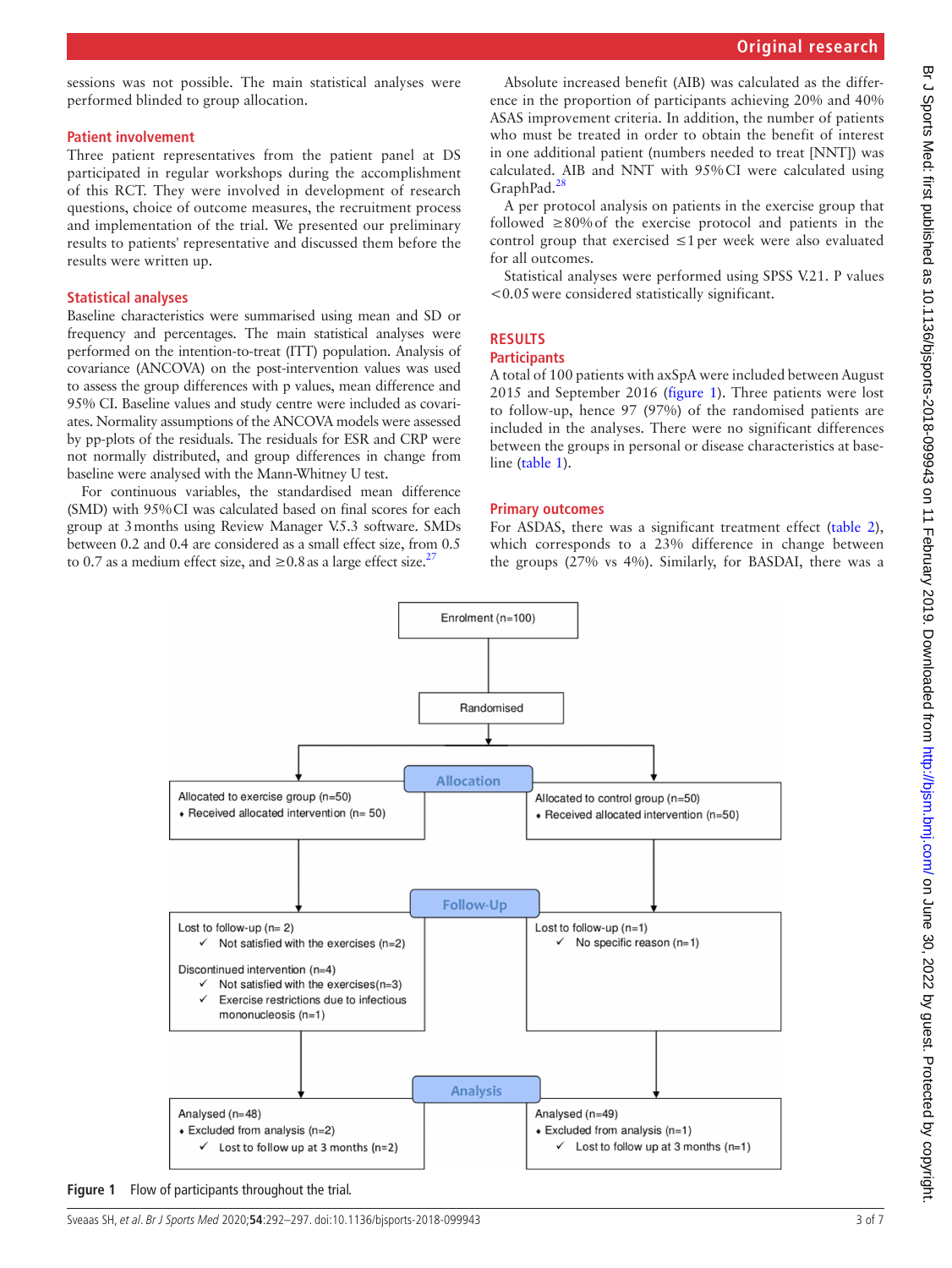<span id="page-3-0"></span>

| Table 1<br>Baseline descriptive of all patients, the exercise group and the control group |                  |                       |                           |  |  |  |
|-------------------------------------------------------------------------------------------|------------------|-----------------------|---------------------------|--|--|--|
|                                                                                           | All<br>$(n=100)$ | Exercise group (n=50) | Control group<br>$(n=50)$ |  |  |  |
| Age, years, mean (min-max)                                                                | $46.2(23-69)$    | $45.1(23-68)$         | 47.2 (24-69)              |  |  |  |
| Sex, male, n (%)                                                                          | 47 (47%)         | 25 (50%)              | 22 (44%)                  |  |  |  |
| Radiographic axSpA                                                                        | 70 (70%)         | 38 (76%)              | 32(64%)                   |  |  |  |
| Married/cohabitant                                                                        | 76 (76%)         | 39 (78%)              | 37 (74%)                  |  |  |  |
| In work, $n$ $(\%)$                                                                       | 81 (81%)         | 42 (78%)              | 39 (78%)                  |  |  |  |
| Current smoking, n (%)                                                                    | 12 (12%)         | $5(10\%)$             | 7(14%)                    |  |  |  |
| <b>Medication</b>                                                                         |                  |                       |                           |  |  |  |
| NSAIDs, $n$ $(\%)$                                                                        | 71 (71%)         | 38 (76%)              | 33 (66%)                  |  |  |  |
| TNF-inhibitor, n (%)                                                                      | 44 (44%)         | 23 (46%)              | 21(42%)                   |  |  |  |
| <b>Body composition</b>                                                                   |                  |                       |                           |  |  |  |
| Height, cm, mean (SD)                                                                     | 172(11)          | 172(11)               | 172(11)                   |  |  |  |
| Weight, kg, mean (SD)                                                                     | 82.9 (17.9)      | 81.5 (19.4)           | 83.1 (19.5)               |  |  |  |
| Disease characteristics                                                                   |                  |                       |                           |  |  |  |
| Disease activity (ASDAS-CRP), mean (SD)                                                   | 2.6(0.7)         | 2.6(0.8)              | 2.7(0.6)                  |  |  |  |
| Disease activity (BASDAI), mean (SD)                                                      | 5.1(1.6)         | 4.9(1.6)              | 5.3(1.5)                  |  |  |  |
| CRP (mg/L), median (min-max)                                                              | $2(2-28)$        | $2(2-28)$             | $2(2-13)$                 |  |  |  |
| ESR (mm/h), median (min-max)                                                              | $8(1-67)$        | $8(2-67)$             | $8(1-28)$                 |  |  |  |
| Physical function (BASFI), median (min-max)                                               | $3.2(0.2 - 9.1)$ | $2.6(0.2 - 6.7)$      | $3.0(0.4 - 9.1)$          |  |  |  |
| Spinal flexibility (BASMI), mean (SD)                                                     | 2.8(1.3)         | 2.9(1.3)              | 2.6(1.3)                  |  |  |  |

ASDAS-CRP, C reactive protein based Ankylosing Spondylitis Disease Activity Score (inactive disease <1.3, low disease activity 1.3–2.1, high disease activity 2.1–3.5 and very high disease activity >3.5); axSpA, axial spondyloarthritis; BASDAI, Bath Ankylosing Disease Activity Index; BASFI, Bath Ankylosing Spondylitis Functional Index; BASMI, Bath Ankylosing Spondylitis Metrology Index (All bath ankylosing spondylitis instruments [0–10, 10=worst]); CRP, C reactive protein; ESR, erythrocyte sedimentation rate; NSAIDs, non-steroidal anti-inflammatory drugs.

significant treatment effect ([table](#page-3-1) 2), corresponding to a 24% difference in change between the groups (33% vs 9%). Effects sizes for primary outcomes with sub-scores are shown in [figure](#page-4-0) 2 (CRP is not included due to skewed distribution).

At 3months, 25 (52%) patients in the exercise group and five (10%) patients in the control group had achieved 20% improvement, which gives an AIB (95%CI) of 42% (25% to 58%) and NNT (95%CI) was 3 (2 to 4). Eighteen (38%) patients in the exercise group achieved 40% improvement versus two (4%) in the control group, which gives an AIB (95%CI) of 33% (19% to 48%) and the NNT (95%CI) was 3 (2 to 5).

# **Secondary outcomes**

Secondary outcomes are shown in [table](#page-4-1) 3. There was 8.2% difference in change in  $VO<sub>2</sub>$  peak between the groups (p<0.001), with comparable end criteria. Significant treatment effects were seen on physical function, 27% difference in change in favour of the exercise group (38% vs 11%) and for flexibility, 10% difference (14% vs 4%). A significant treatment effect was seen on waist circumference (p=0.004), but no between-groups differences were found in change of BMI or ESR. A per protocol analysis showed a trend towards a beneficial effect on lean body

<span id="page-3-1"></span>

| Primary outcomes. Effect of high intensity exercises on disease activity. Values are shown as mean with SD unless stated otherwise<br>Table 2 |                       |          |                      |          |                               |             |  |
|-----------------------------------------------------------------------------------------------------------------------------------------------|-----------------------|----------|----------------------|----------|-------------------------------|-------------|--|
|                                                                                                                                               | Exercise group (n=48) |          | Control group (n=49) |          | <b>Estimated mean</b>         |             |  |
|                                                                                                                                               | <b>Baseline</b>       | 3 months | <b>Baseline</b>      | 3 months | group difference<br>(95% CI)* | P values    |  |
| Primary outcome                                                                                                                               |                       |          |                      |          |                               |             |  |
| Disease activity score ASDAS                                                                                                                  | 2.6(0.8)              | 1.9(0.7) | 2.7(0.6)             | 2.6(0.7) | $-0.6$ ( $-0.8$ to 0.3)       | < 0.001     |  |
| Disease activity score BASDAI +                                                                                                               | 4.9(1.6)              | 3.3(1.6) | 5.3(1.5)             | 4.8(1.5) | $-1.2$ ( $-1.8$ to 0.7)       | < 0.001     |  |
| Sub-scores of primary outcomes                                                                                                                |                       |          |                      |          |                               |             |  |
| Patient global disease activityt                                                                                                              | 4.7(2.0)              | 2.9(2.3) | 5.3(2.0)             | 4.9(2.1) | $-1.6$ ( $-2.4$ to 0.7)       | < 0.001     |  |
| BASDAI-neck/back/hip pain t                                                                                                                   | 5.7(1.9)              | 3.8(2.1) | 6.1(1.6)             | 5.6(2.0) | $-1.7$ ( $-2.4$ to 0.9)       | < 0.001     |  |
| BASDAI-peripheral pain t                                                                                                                      | 3.8(2.3)              | 2.7(2.0) | 4.5(2.5)             | 4.1(2.6) | $-1.0$ ( $-1.9$ to 0.2)       | 0.016       |  |
| BASDAI-morning stiffness t                                                                                                                    | 5.3(2.1)              | 3.4(1.9) | 5.8(1.8)             | 5.4(2.1) | $-1.7$ ( $-2.4$ to 1.0)       | < 0.001     |  |
| BASDAI-duration morning stiffness t                                                                                                           | 4.3(2.5)              | 3.0(2.4) | 4.9(2.5)             | 4.6(2.7) | $-1.2$ (-1.9 to 0.4)          | 0.003       |  |
| <b>BASDAI-fatique +</b>                                                                                                                       | 5.8(1.8)              | 3.8(2.1) | 6.1(1.9)             | 5.4(1.9) | $-1.4$ ( $-2.2$ to 0.6)       | < 0.001     |  |
| BASDAI-tenderness*t                                                                                                                           | 4.4(2.3)              | 3.1(2.3) | 4.7(2.7)             | 4.1(2.6) | $-0.8$ (-1.6 to 0.03)         | 0.059       |  |
| Inflammatory marker                                                                                                                           |                       |          |                      |          |                               |             |  |
| CRP (mg/L), median (range)                                                                                                                    | 2(1, 28)              | 2(1, 29) | 1(1, 13)             | 2(1, 14) |                               | $0.041 \pm$ |  |

\*Analysed with Mann-Whitney U test.

†Measured with numeric rating scale (0–10, 10=worst).

‡Estimated mean group difference, analysed with analysis of covariance with adjustments for baseline values and study centre.

ASDAS, Ankylosing Spondylitis Disease Activity Score (higher score=worst); BASDAI, Bath Ankylosing Spondylitis Disease Activity Index; CRP, C reactive protein.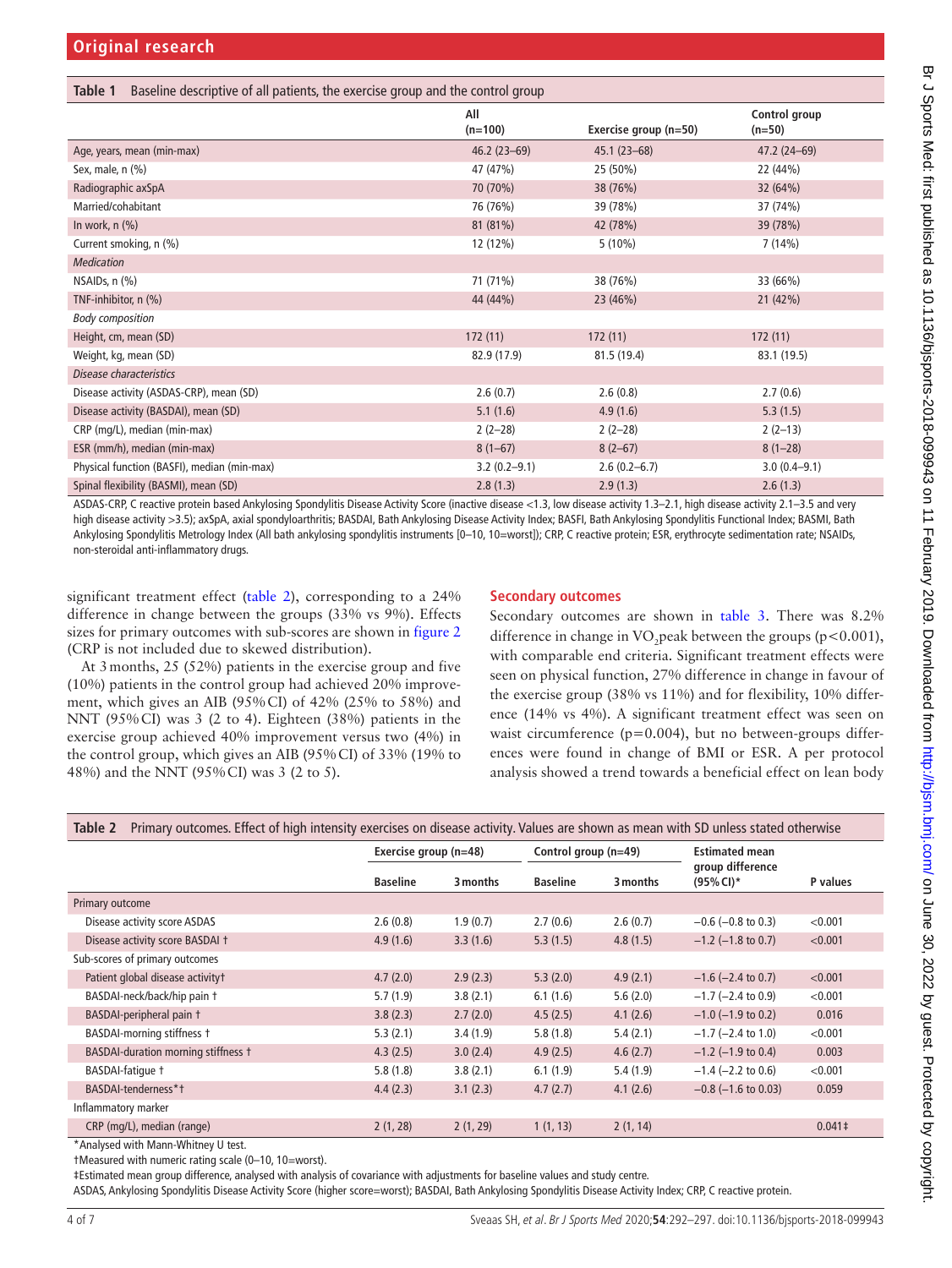

<span id="page-4-0"></span>Figure 2 Forest plot of the effect of high intensity exercises on primary outcomes, the disease activity indexes with sub-scores. Data are shown as standardised mean difference (SMD, effect sizes) with 95%CI. SMDs between 0.2 and 0.4 are considered as a small effect size, from 0.5 to 0.7 as a medium effect size, and ≥0.8 as a large effect size. AS; ankylosing spondylitis.

mass (mean group difference [95%CI], 998 g [−50 to 2025],  $p=0.061$ ).

#### **Adherence**

Thirty-eight (76%) patients in the exercise group followed  $\geq 80\%$ of the prescribed exercise protocol ( $\geq$ 29 of 36 sessions). Four (8%) patients discontinued the exercise programme after having attended just a few sessions. In the control group, five (10%) patients had performed cardiorespiratory or strength exercises (≥2/week) during the intervention period. Per protocol analysis (eg, [n=38], CG; [n=44]) did not change any of the results.

#### **Adverse events and safety**

One patient in the exercise group experienced chest pain and nausea during the exercises, and completed the intervention at

moderate intensity after advice from a cardiologist. Two patients reported persistent pain during exercise, but the safety of the exercise programme was proven by the beneficial group-effect on disease activity.

#### **Discussion**

We believe this to be the first RCT to examine the effects of highintensity exercise in a large sample of patients with axSpA. We report that high-intensity exercise improves disease activity in patients with axSpA. The exercise group reduced disease activity (symptoms and inflammation) and improved their  $VO<sub>2</sub>peak$ significantly compared with the control group. The results are important, as they prove the efficacy and safety of high-intensity exercises, and patients with axSpA can thereby take advantage of the CV-health effects of such exercises.

<span id="page-4-1"></span>

| Effects of exercise on secondary outcomes. Values are shown as mean with SD unless stated otherwise<br>Table 3 |    |                 |                       |    |                      |             |                               |                    |
|----------------------------------------------------------------------------------------------------------------|----|-----------------|-----------------------|----|----------------------|-------------|-------------------------------|--------------------|
|                                                                                                                | n  |                 | Exercise group (n=48) |    | Control group (n=49) |             | <b>Estimated mean</b>         |                    |
| <b>Secondary outcomes</b>                                                                                      |    | <b>Baseline</b> | 3 months              |    | <b>Baseline</b>      | 3 months    | group difference<br>(95% CI)* | P values           |
| <b>Physical function (BASFI)</b>                                                                               | 48 | 2.9(1.8)        | 1.8(1.4)              | 49 | 3.6(2.1)             | 3.2(2.0)    | $-0.9$ ( $-1.3$ to 0.4)       | < 0.001            |
| Spinal mobility (BASMI)                                                                                        | 48 | 2.9(1.3)        | 2.5(1.2)              | 47 | 2.6(1.3)             | 2.5(1.4)    | $-0.3$ ( $-0.5$ to 0.06)      | 0.016              |
| Inflammatory marker                                                                                            |    |                 |                       |    |                      |             |                               |                    |
| ESR (mm/h), median (range)                                                                                     | 43 | 8(2, 67)        | 8(1, 79)              | 47 | 8(1, 29)             | 8(1, 28)    |                               | 0.066 <sup>†</sup> |
| Physical fitness                                                                                               |    |                 |                       |    |                      |             |                               |                    |
| Estimated VO <sub>, peak</sub>                                                                                 | 46 | 36.3(5.4)       | 38.8 (5.9)            | 44 | 35.5(6.6)            | 35.3(7.3)   | $2.7(1.6 \text{ to } 3.8)$    | < 0.001            |
| Max heart rate                                                                                                 | 46 | 174 (14)        | 172(13)               | 44 | 175 (14)             | 173(15)     | $0.1$ (-2.9 to 3.1)           | 0.939              |
| Maximal effort                                                                                                 | 46 | 19(1)           | 19(1)                 | 44 | 19(1)                | 19(1)       | $0.4 (-0.1 \text{ to } 0.9)$  | 0.111              |
| Resting heart rate                                                                                             | 47 | 62(7)           | 60(10)                | 48 | 63(11)               | 63(11)      | $-1$ ( $-7$ to 5)             | 0.747              |
| Body composition                                                                                               |    |                 |                       |    |                      |             |                               |                    |
| Weight                                                                                                         | 48 | 82.2 (19.4)     | 82.2 (19.1)           | 48 | 84.3 (16.3)          | 84.1 (16.4) | $0.2$ (-0.8 to 1.1)           | 0.740              |
| BMI                                                                                                            | 48 | 27.5(5.1)       | 27.5(5.0)             | 48 | 28.7(6.4)            | 28.7(6.4)   | $0.1$ (-0.3 to 0.4)           | 0.677              |
| Waist circumference ‡<br>                                                                                      | 35 | 100.6(13.3)     | 99.8 (12.5)           | 37 | 102.4 (13.5)         | 103.2(13.6) | $-1.7$ ( $-3.2$ to 0.2)       | 0.031              |

\*Estimated mean group difference, analysed with analysis of covariance with adjustments for baseline values and study centre. †Analysed with Mann-Whitney U test.

‡Only patients with an increased waist circumference at baseline are included in the analyses (males >94 cm and females >80 cm).

BASFI, Bath Ankylosing Spondylitis Functional Index; BASMI, Bath Ankylosing Spondylitis Metrology Index; BMI, body mass index; ESR, erythrocyte sedimentation rate; VO<sub>2</sub>peak, peak oxygen uptake.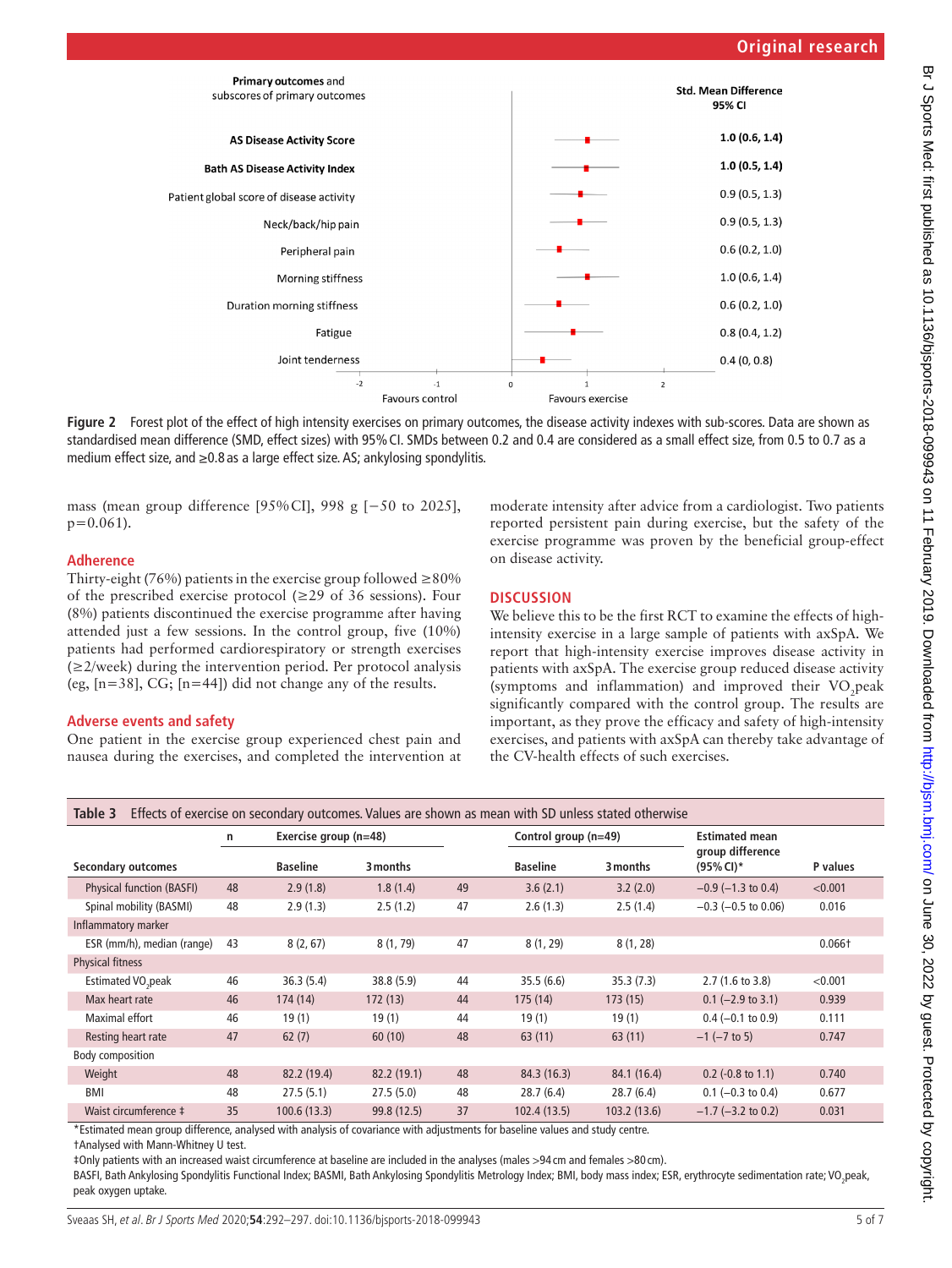# **Original research**

#### **Comparisons with other studies**

A 2017 systematic review also concluded that regular exercises reduced disease activity in patients with axSpA.<sup>4</sup> The effect sizes reported in the review were smaller, which may be explained by higher exercise intensity in our study. The dose of exercise, and especially the intensity, is decisive for the physiological responses,<sup>15</sup> and high intensity exercises are needed to modify inflammation and improve CV disease risk profile.<sup>[29](#page-6-22)</sup>

Studies of high intensity exercise for inflammatory rheumatic diseases are sparse. A small cross-over study in patients with rheumatoid arthritis supports the results of our study, concluding that disease activity and inflammation (CRP) were reduced or stable, and they also found beneficial effects on CV disease risk factors.[30](#page-6-23)

The treatment effect in ASDAS score was lower than the clinically important improvement defined for pharmacological treatment  $(1.1 \text{ point})$ .<sup>31</sup> A reason for this may be that about 40% of the study population was on stable TNF-inhibitor treatment. Yet, the effect sizes for the primary outcomes were large and the number needed to treat was only three patients. TNFinhibitors are shown to be effective in patients with  $axSpA$ <sup>32</sup> but it is a costly treatment not available for all patients. It is therefore promising that the exercise intervention in this study gave similar effects as shown for TNF-inhibitors.<sup>[33 34](#page-6-26)</sup> Further, exercise is a low-cost treatment that do not result in harmful effects. Moreover, it has been reported that the use of TNF-inhibitors can increase adherence to exercise.<sup>35</sup> The optimal treatment for patients with axSpA is therefore likely to be a combination of pharmacological treatment and exercise.

#### **Possible explanations and implications**

In patients with axSpA, disease activity is expressed as an index of inflammation and symptoms, for example, pain can be caused by joint and tissue damage due to current or previous inflammation.<sup>36</sup> The results showed a significant beneficial effect on CRP that might be explained by the anti-inflammatory effect of exer-cise.<sup>[37](#page-6-29)</sup> However, since the inflammatory burden for patients in this study was moderate, the observed effect on disease activity may also be caused by effect of exercise on clinical symptoms.<sup>8</sup>

In addition to the disease-modifying effects, high intensity exercises also have the potential to prevent co-morbidities, especially CV diseases.<sup>15</sup> It is established that patients with axSpA have an increased risk of CV diseases,<sup>9</sup> and observational studies have shown lower cardiorespiratory fitness in this group than in the general population.<sup>38-41</sup> In the present study, the mean treatment effect of 2.7 mL in VO<sub>2</sub>peak indicates large health gain, as it has been reported that every 1mL increase is associated with a 15% decrease in CV death.<sup>42</sup> Together with significant reduction in abdominal fat and inflammation, the exercise programme in this study resulted in a considerably more beneficial CV disease risk-profile.

Thus, the disease modifying effects and the beneficial effect on CV-health indicate that exercise programmes for patients with axSpA should follow general guidelines for improving cardiorespiratory fitness and muscular strength.

#### **Strengths and limitations**

Strengths of the study include the RCT design, blinding of assessor, objective measurements for disease activity, ITT-analysis and a low drop-out rate. Furthermore, the exercise was individually adapted, and adherence to the protocol was confirmed by the improvement in VO<sub>2</sub> peak and lean body mass. Importantly,

the intervention was carried out by clinicians, indicating that similar effects can be expected in clinical practice.

Due to the demanding exercise programme, we may have recruited motivated patients. Nevertheless, the majority of the predominantly middle-aged patients were recruited at outpatient clinics, and almost half of them were treated with TNFinhibitors. These factors speak to the external generalisability of the results.

A limitation was the lack of blinding of participants. The exercise group received more attention as they had weekly contact with a physiotherapist, and a psychological effect on patient reported outcomes cannot be ruled out.<sup>[43](#page-6-33)</sup> Another limitation is that we did not study long-term effects. We considered exercise effects as acute effects because of their known anti-inflammatory response.<sup>[37](#page-6-29)</sup> Hence, we considered the most relevant time point to be the end of the intervention.

We conclude that high intensity exercise should be strongly considered as a part of treatment of axSpA. Future studies should examine the effects of longer exercise interventions with longer follow-up. It is also time to refine the high intensity exercise programme in clinical practice.

#### **What are the findings?**

► A 3months programme of high intensity cardiorespiratory and strength exercises reduced disease activity and improved both physical function and cardiovascular health in patients with axial spondyloarthritis.

#### **How might it impact on clinical practice in the future?**

► We recommend exercise as an important part of the management in patients with spondyloarthritis.

**Acknowledgements** We thank the patient representatives for their contribution in the study as well as all the patients who participated in the study. We thank Inger Gjertsson for her contribution in the Swedish study centre. Further, we also thank the physiotherapists Emma Klittmar, Linn A Haukland, Mary E Deighan Hanssen and Kim Reier Nielsen Martinsen for their help with exercise supervision.

**Contributors** SHS designed the trial, recruited participants, collected, analysed and interpreted data and wrote the report. AB recruited participants, interpreted data and reviewed the manuscript. IJB and SP designed the trial, recruited participants, interpreted data and reviewed the manuscript. SR collected data and reviewed the manuscript. AGS designed the trial and reviewed the manuscript. KBH designed the trial and reviewed the manuscript. MWJ and EP recruited participants, supervised the exercise group and reviewed the manuscript. HD designed the trial, analysed and interpreted data and wrote the report. All authors have approved the final draft to be published.

**Funding** This trial was supported by The Norwegian Fund for Post-Graduate Training in Physiotherapy and the Norwegian Rheumatology Association.

**Competing interests** None declared.

**Patient consent** Obtained.

**Ethics approval** The study protocol and consent documents were approved by the Regional Committee for Medical and Health Research Ethics (REK South East 2015/86) in Norway and the Regional Ethical Review Board Gothenburg in Sweden  $(032 - 16)$ .

**Provenance and peer review** Not commissioned; externally peer reviewed.

**Data sharing statement** The authors agree to share anonymised data upon reasonable request.

#### **ORCID iD**

Silje Halvorsen Sveaas <http://orcid.org/0000-0003-2530-2921>

#### **References**

<span id="page-5-0"></span>1 Sieper J, Poddubnyy D. Axial spondyloarthritis. [The Lancet](http://dx.doi.org/10.1016/S0140-6736(16)31591-4) 2017;390:73-84.